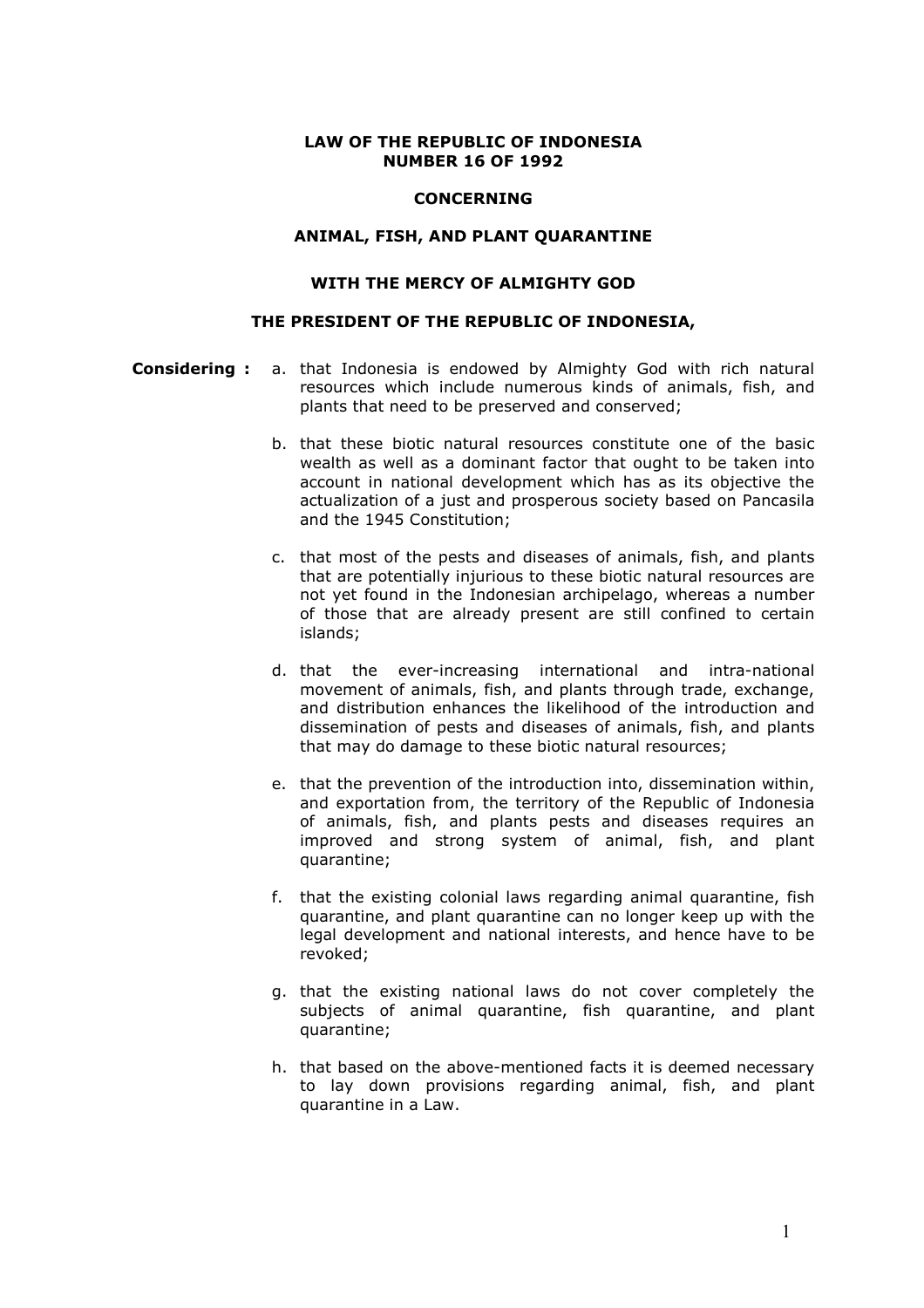- **Referring to :** 1. Article 5 Section (1), Article 20 Section (1), and Article 33 Section (3), of the 1945 Constitution;
	- 2. Law of the Republic of Indonesia No. 5 of 1967 concerning Basic Provisions for Forestry (Government Gazette of the Republic of Indonesia of 1967 No. 8, Additional Government Gazette No. 2823);
	- 3. Law of the Republic of Indonesia No. 6 of 1967 concerning Basic Provisions regarding Animal Husbandry and Animal Health (Government Gazette of the Republic of Indonesia of 1967 No.10, Additional Government Gazette No. 2824);
	- 4. Law of the Republic of Indonesia No. 9 1985 concerning Fisheries (Government Gazette of the Republic of Indonesia of 1985 No. 46, Additional Government Gazette No. 3299);
	- 5. Law of the Republic of Indonesia No. 5 of 1990 concerning Conservation of Biotic Natural Resources and their Ecosystem (Government Gazette of the Republic of Indonesia of 1990 No. 49, Additional Government Gazette No. 3419).

# With the Approval of THE COUNCIL OF PEOPLE'S REPRESENTATIVES OF THE REPUBLIC INDONESIA

#### HEREBY DECIDES:

To enact : LAW ON ANIMAL, FISH, AND PLANT QUARANTINE

# CHAPTER I GENERAL PROVISIONS

## Article 1

As used in this law:

- 1. Quarantine means place of isolation and/or actions as the effort to prevent the introduction into, the dissemination from one area to another within, or the exportation from, the territory of the Republic of Indonesia of pests and diseases;
- 2. Animal, fish, and plant quarantine means actions in the effort to prevent the introduction into, the dissemination from one area to another within or the exportation from, the territory of the Republic of Indonesia of pests and diseases of animals, fish, and plants;
- 3. Pests and diseases of animals, fish, and plants means all organisms capable of doing damage to, undermining the health of, or causing death of animals, fish, and plants;
- 4. Quarantine pests and diseases of animals means all pests and diseases of animals designated by the Government to be prevented from being introduced into, disseminated within, and exported from, the territory of the Republic of Indonesia;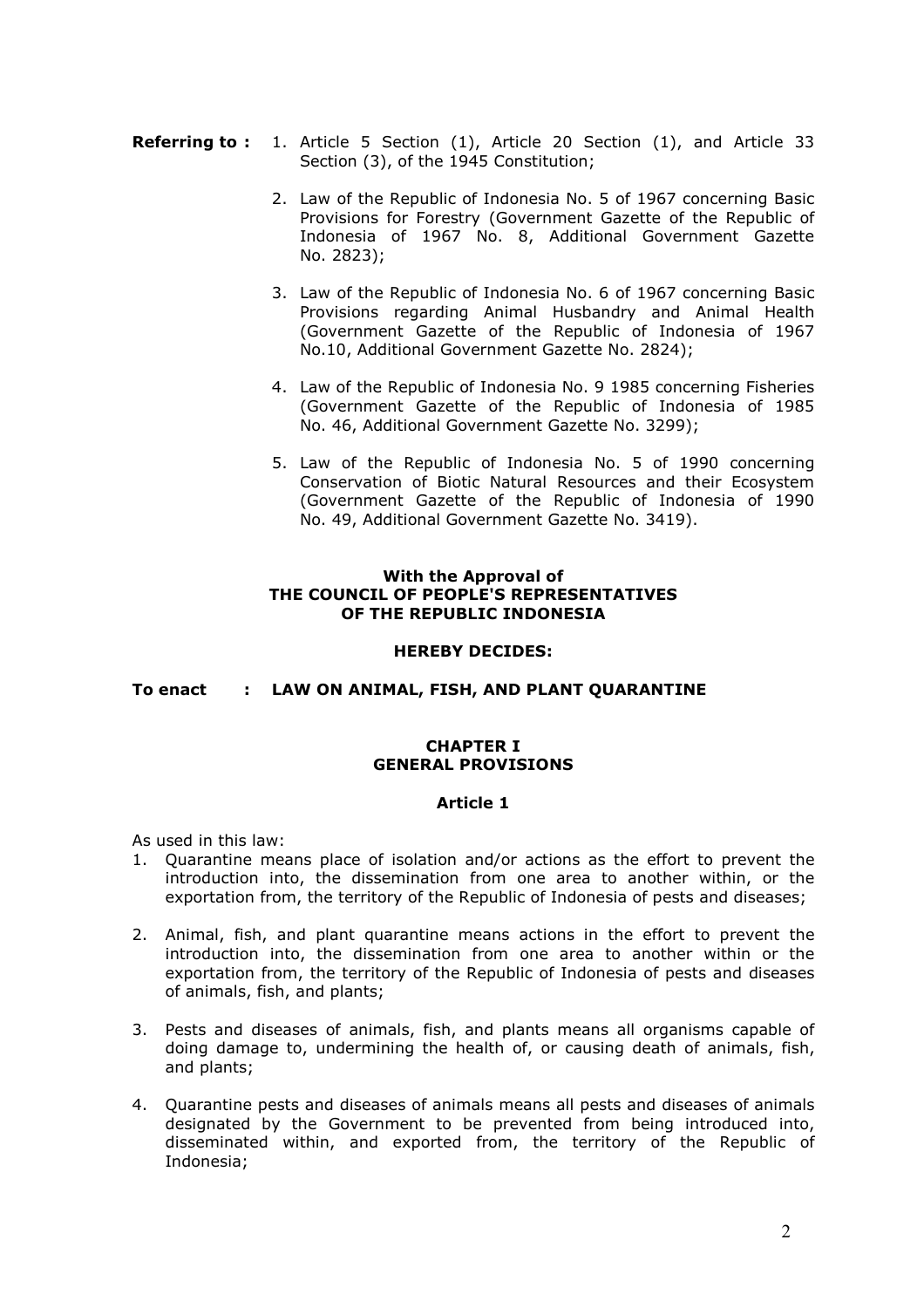- 5. Quarantine pests and diseases of fish and plants means all pests and diseases designated by the Government to be prevented from being introduced into and disseminated within, the territory of the Republic of Indonesia;
- 6. Carrier of quarantine pests and diseases of animals, fish, and plants means animal, material of animal origin, product of material of animal origin, fish, plant and parts thereof, and/or other article capable of carrying quarantine pests and diseases of animals, fish, and plants;
- 7. Animal means all terrestrial animals, both wild and cultivated;
- 8. Material of animal origin means material obtained from animal which can be processed further;
- 9. Product of material of animal origin means material of animal origin that has been processed;
- 10. Fish means all aquatic biota the life-cycle of which takes place wholly or partly in water, whether alive or dead, including parts thereof;
- 11. Plant means all species of plants, whether living or dead, both unprocessed and processed;
- 12. Place of entry and place of export means seaport, river port, ferry port, airport, post office, border post, or any other place deemed necessary which has been designated as the place entry and export of carriers of pests and diseases of animals, fish, and plants;
- 13. Animal, fish, and plant quarantine officers means certain government employees charged with the task of carrying out quarantine actions under this law.

Animal, fish, and plant quarantine is based on the principle of continuous Existence of animal, fish and plant biotic natural resources.

## Article 3

The objectives of animal, fish, and plant quarantine are:

- a. to prevent the introduction of quarantine pests and diseases of animals, fish, and plants into the territory of the Republic of Indonesia;
- b. to prevent the dissemination of quarantine pests and diseases on animals, fish, and plants from one area to another within the territory of the Republic of Indonesia;
- c. to prevent the concomitant exportation of quarantine pests and diseases of animals from the territory of the Republic of Indonesia;
- d. to prevent the concomitant exportation of certain pests and diseases of fish and plants from the territory of the Republic of Indonesia if so required by the country of destination.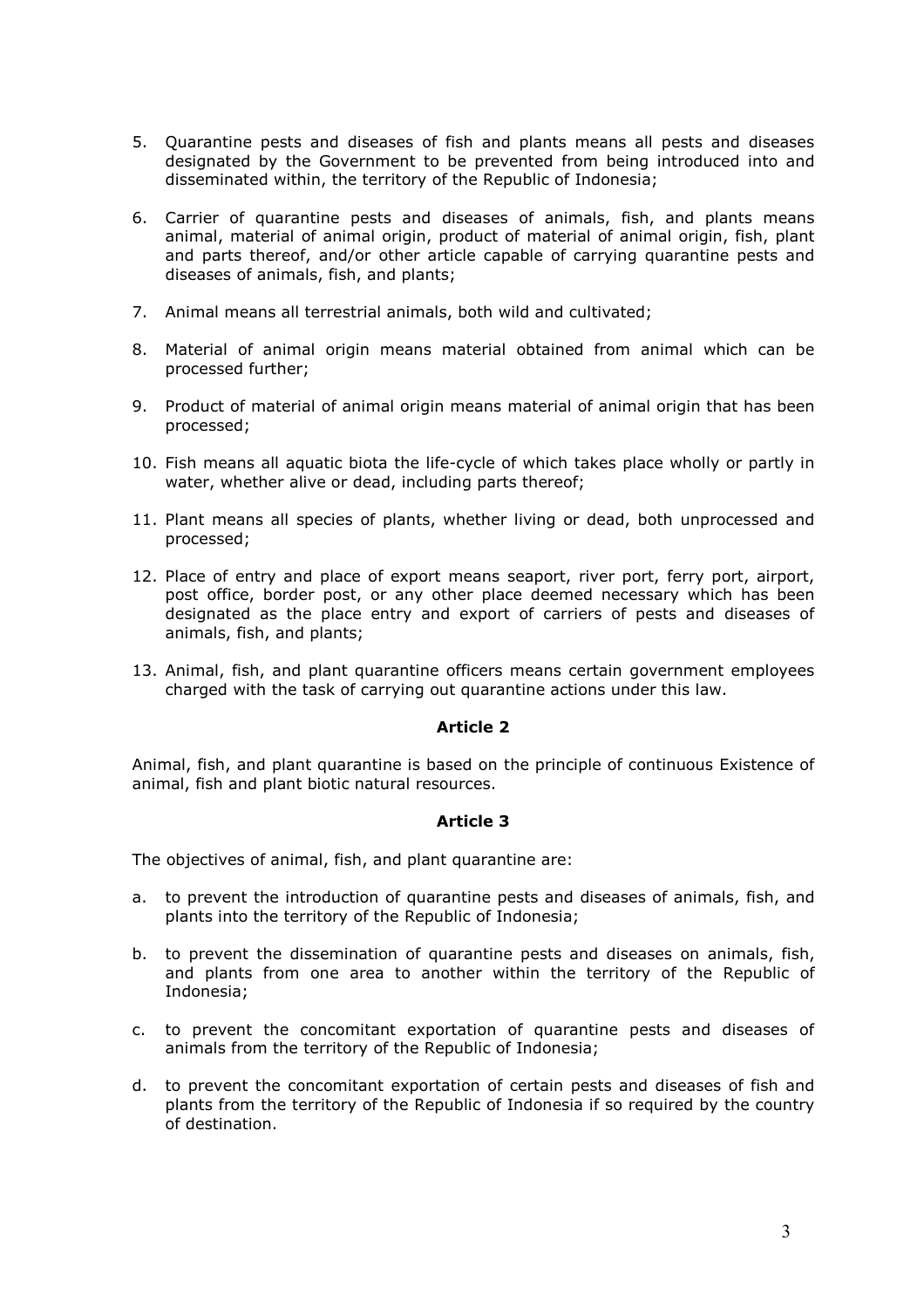The scope of animal, fish, and plant quarantine regulations includes :

- a. quarantine requirements;
- b. quarantine actions;
- c. quarantine area;
- d. kinds of pests and diseases, and carriers thereof;
- e. places of entry and export.

# CHAPTER 11 QUARANTINE REQUIREMENTS

# Article 5

Any carrier of quarantine pests and diseases of animals, fish, and plants imported into the territory of the Republic of Indonesia shall be :

- a. accompanied by a health certificate from the country of origin and the country in which the carrier was landed and from which it was later re-consigned, for animal, material of animal origin, product of material of animal origin, fish, plant, or part of plant, except carrier classified as other article;
- b. through the designated place of entry;
- c. notified and presented to the quarantine officer at the place of entry for quarantine actions.

# Article 6

Any carrier of quarantine pests and diseases of animals, fish, and plants to be moved from one area to another within the territory of the Republic of Indonesia shall be :

- a. accompanied by a health certificate from the area of origin for animal, material of animal origin, product of material of animal origin, fish, plant, or parts of plants, except carrier classified as other article;
- b. through the designated place of entry and place of exit;
- c. notified and presented to the quarantine officer at the places of entry and exit for quarantine actions.

- (1) Any carrier of quarantine pests and diseases of animals to be exported from the territory of the Republic of Indonesia shall be:
	- a. accompanied by a health certificate for animal, material of animal origin, or product of material of animal origin, except carrier classified as other article;
	- b. through the designated place of export;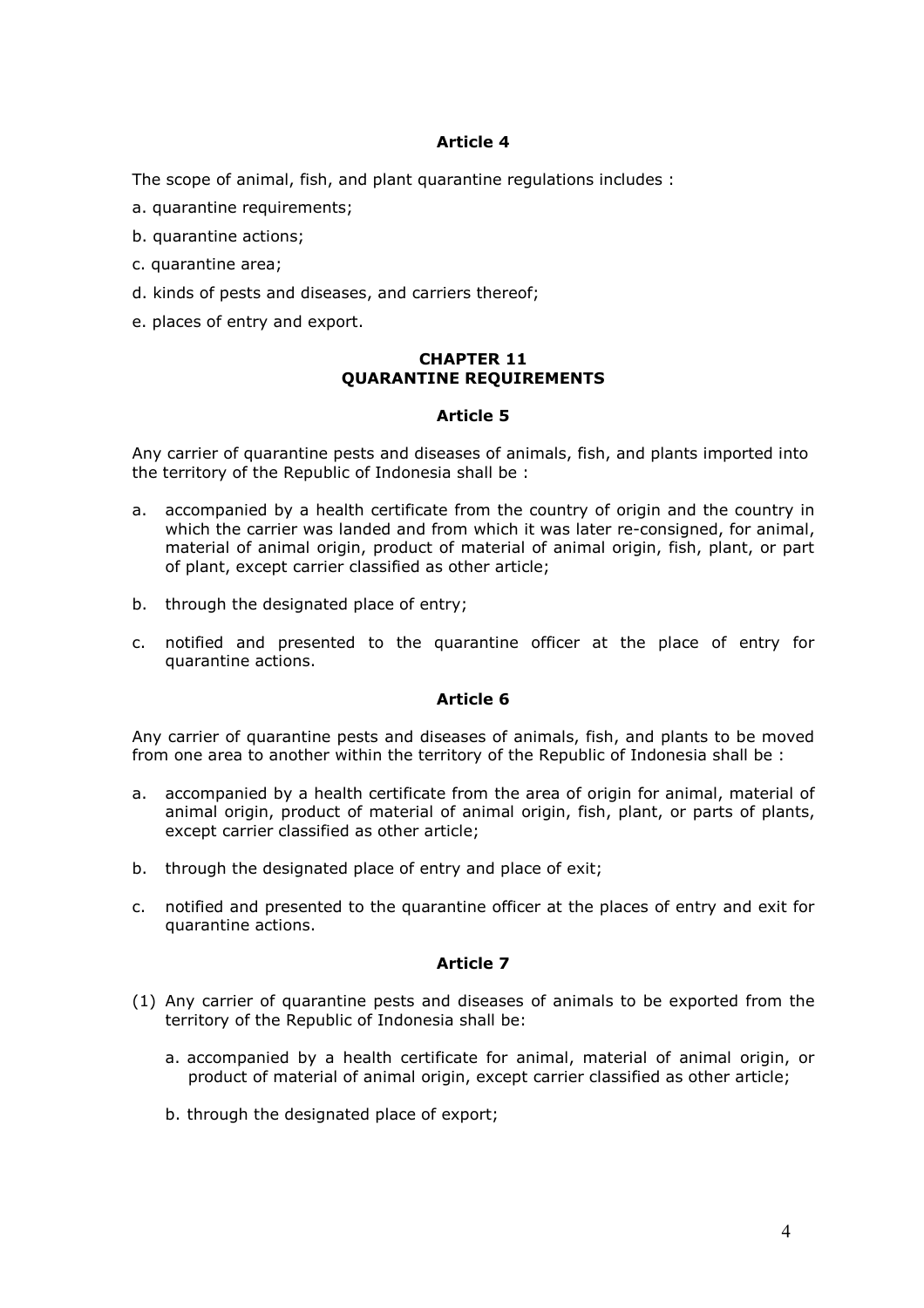- c. notified and presented to the quarantine officer at the place of export for quarantine actions.
- (2) The requirements referred to in Section (1) shall apply to carrier of pests and diseases of fish and plants to be exported from the territory of the Republic of Indonesia if so required by the country of destination.

In certain cases, owing to the nature of the pests and diseases of animals, fish, or plants, the Government may impose other requirements in addition to those referred to in Article 5, Article 6, and Article 7.

#### CHAPTER III QUARANTINE ACTIONS

#### Article 9

- (1) Any carrier of quarantine pests and diseases of animals imported into, or to be moved from one area to another within, or to be exported from, the territory of the Republic of Indonesia shall be subjected to quarantine actions;
- (2) Any carrier of quarantine pests and diseases of fish or plants imported into, or to be moved from one area to another within, the territory of the Republic of Indonesia shall be subjected to quarantine actions;
- (3) Carrier of quarantine pests and diseases of fish or plants to be exported from the territory of the Republic of Indonesia shall not be subjected to quarantine actions unless required by the country of destination.

## Article 10

Quarantine actions performed by the quarantine officers shall be

- a. inspection;
- b. isolation;
- c. observation;
- d. treatment;
- e. detention;
- f. refusal;
- g. destruction;
- h. release.

- (1) The inspection referred to in Article 10 letter a shall be performed to determine the presence of required documents, to verify the particulars given therein, and to detect quarantine pests and diseases of animals, fish, and plants;
- (2) Inspection of animals, material of animal origin, products of material of animal origin, and fish can be performed coordinately with the agency authorized to deal with quarantine diseases that affect human health.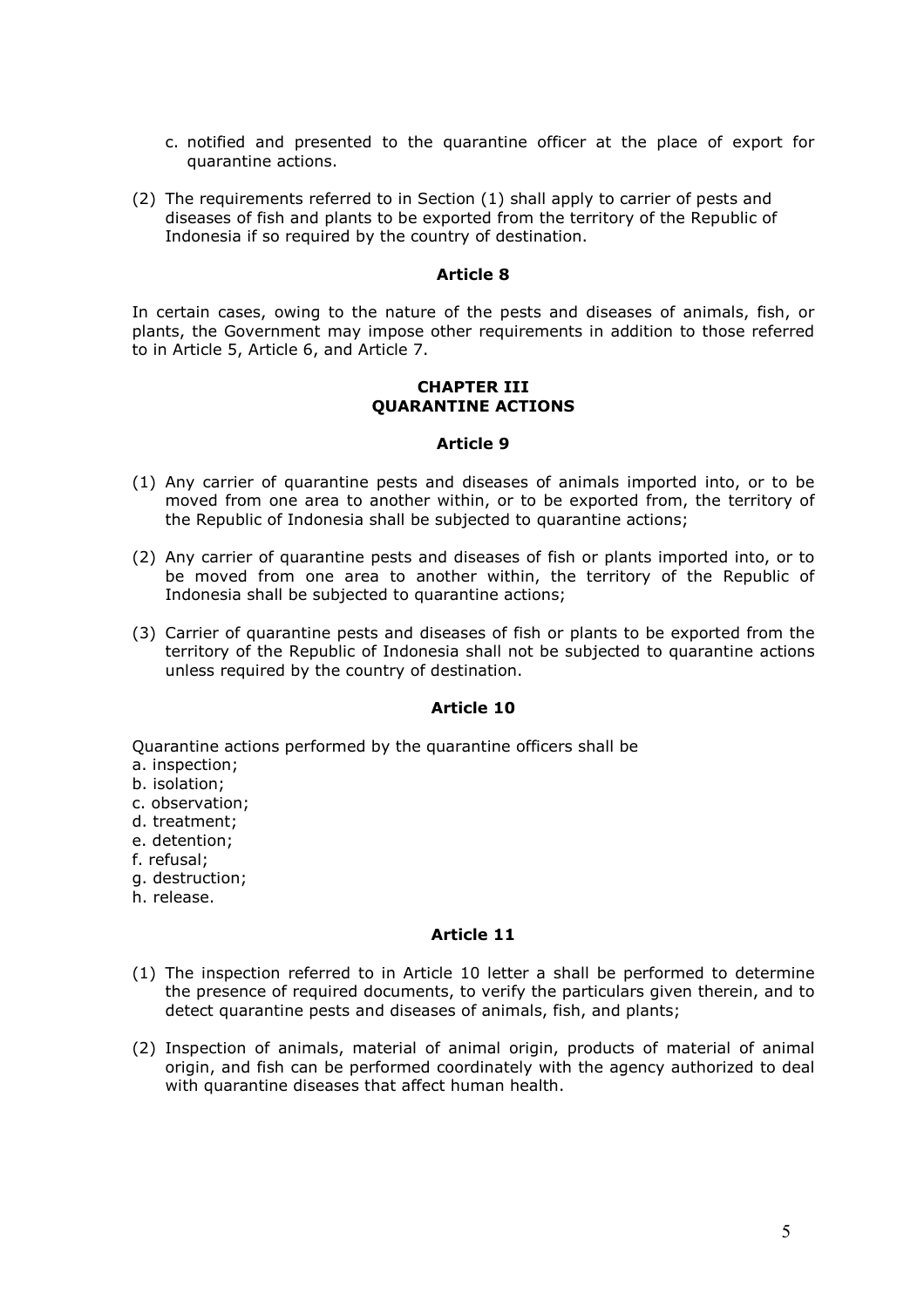For further detection of certain quarantine pests and diseases of animals, fish, and plants which, due to their nature, requires an indefinitely long period, special facilities, and controlled environmental conditions, the carrier of pests and diseases that has been inspected as mentioned in Article II may be kept in isolation for observation.

#### Article 13

- (1) Carrier of quarantine pests and diseases of animals, fish, and plants shall be treated to free it from infestation or infection by quarantine pests and diseases of animals, fish, and plants;
- (2) The treatment referred to in Section (1) shall be performed if after inspection or isolation for observation it becomes evident that the carrier:
	- a. is infested/infected or suspected of being infested/infected by quarantine pests and diseases of animals, fish, and plants, or
	- b. is not free or suspected of being not free from quarantine pests and diseases of animals, fish, and plants.

# Article 14

- (1) Carrier of quarantine pests and diseases of animals, fish, and plants shall be detained if after inspection as mentioned in Article 11, it becomes evident that the requirements for the importation into, or for the movement from an area to another within the territory of the Republic of Indonesia, have not been fully complied with.
- (2) The Government shall stipulate the period within which the requirements referred to in Section (1) shall be complied with.

#### Article 15

Carrier of quarantine pests and diseases of animals, fish, and plants imported into, or moved from an area to another within the territory of the Republic of Indonesia, shall be refused entry if it becomes evident that :

- a. after inspection on board the means of conveyance, the carrier is infested or infected by certain quarantine pests and diseases of animals, fish, and plants designated by the Government, or is in a decaying condition or damage, or belong to those species the importation of which is prohibited, or
- b. the requirements referred to in Article 5, Article 6, and Article 8 have not been fully complied with, or
- c. after detention referred to in Article 14 Section (1), the requirements cannot be fully complied with within the stipulated period.
- d. after treatment on board the means of conveyance, the carrier cannot be freed from infestation or infection by quarantine pests and diseases of animals, fish, and plants.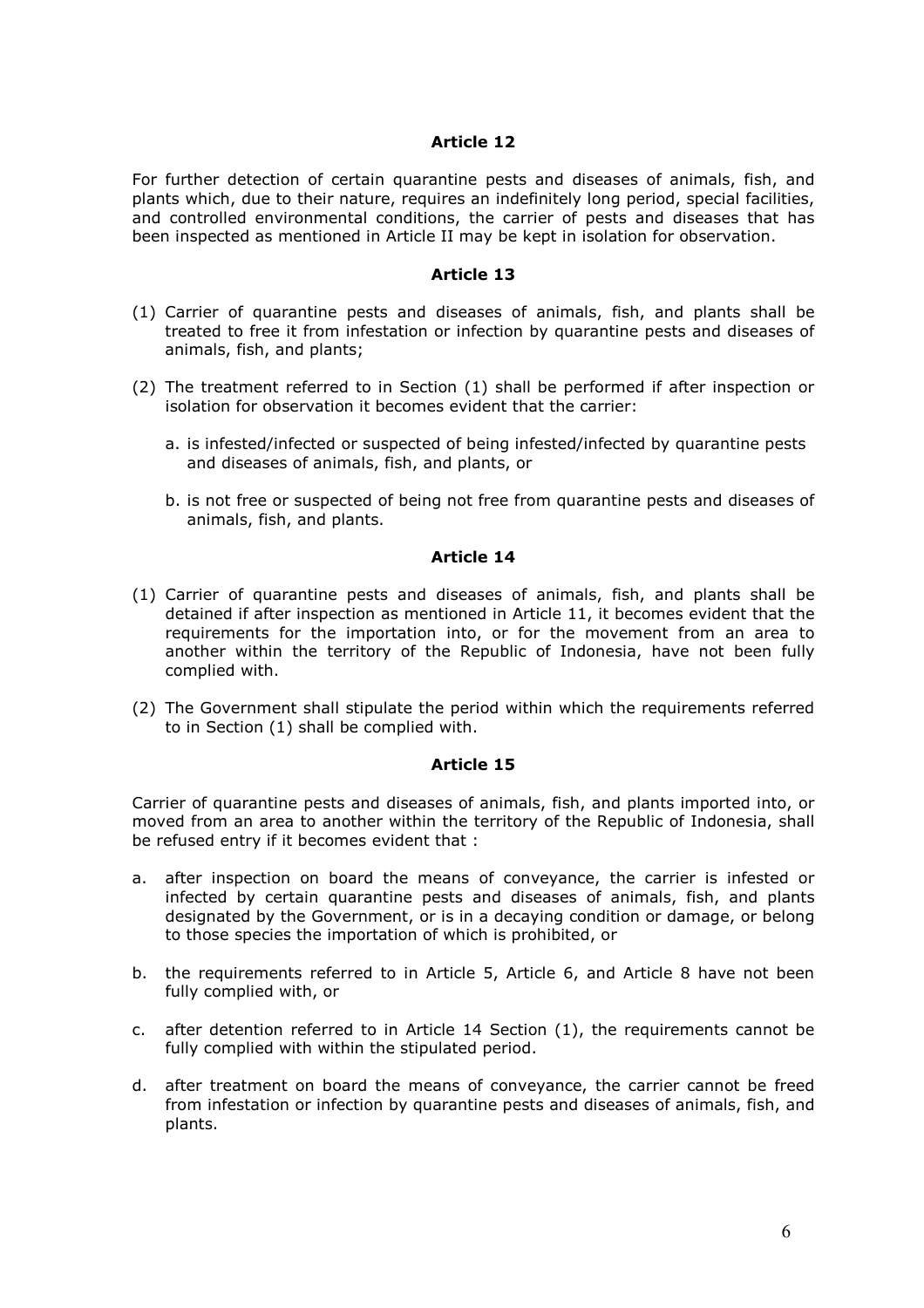- (1) Carrier of quarantine pests and diseases of animals, fish, and plants imported into, or moved from an area to another within the territory of the Republic of Indonesia shall be destroyed if it becomes evident that :
	- a. after discharge from the means of conveyance and subsequent inspection, the carrier is infected by certain quarantine pests and diseases of animals, fish, and plants designated by the Government, or is in a decaying condition or damage, or belongs to those species the introduction of which is prohibited, or
	- b. after refusal of entry as mentioned in Article 15, the carrier is not moved out of the territory of the Republic of Indonesia or area of destination by its owner within the stipulated period, or
	- c. after observation in isolation, the carrier is not free from infestation of infection by certain quarantine pests and diseases of animals, fish, and plants designated by the Government, or
	- d. after discharge from the means of conveyance and subsequent treatment, the carrier cannot be freed from infestation or infection by quarantine pests and diseases of animals, fish, and plants.
- (2) In case of destruction as mentioned in Section (1) the owner of the carrier of quarantine pests and diseases of animals, fish, and plants shall not be entitled to any compensation.

#### Article 17

Carrier of quarantine pests and diseases of animals, fish, and plants imported into, or moved from an area to another within the territory of the Republic of Indonesia shall be released if it becomes evident that :

- a. after inspection as mentioned in Article 11, the carrier is free from infestation or infection by quarantine pests and diseases of animals, fish, and plants; or
- b. after observation in isolation as mentioned in Article 12, the carrier is free from infestation or infection by quarantine pests and diseases of animals, fish, and plants; or
- c. after treatment as mentioned in Article 13, the carrier can be freed from infestation or infection by quarantine pests and diseases of animals, fish, and plants; or
- d. after detention as mentioned in Article 14, the requirements have been fully complied with.

## Article 18

Subject to the provisions referred to in Article 6, Article 7, and Article 8, carrier of quarantine pests and diseases of animals, fish, and plants to be exported from, or to be moved from an area to another within the territory of the Republic of Indonesia shall be released if it becomes evident that :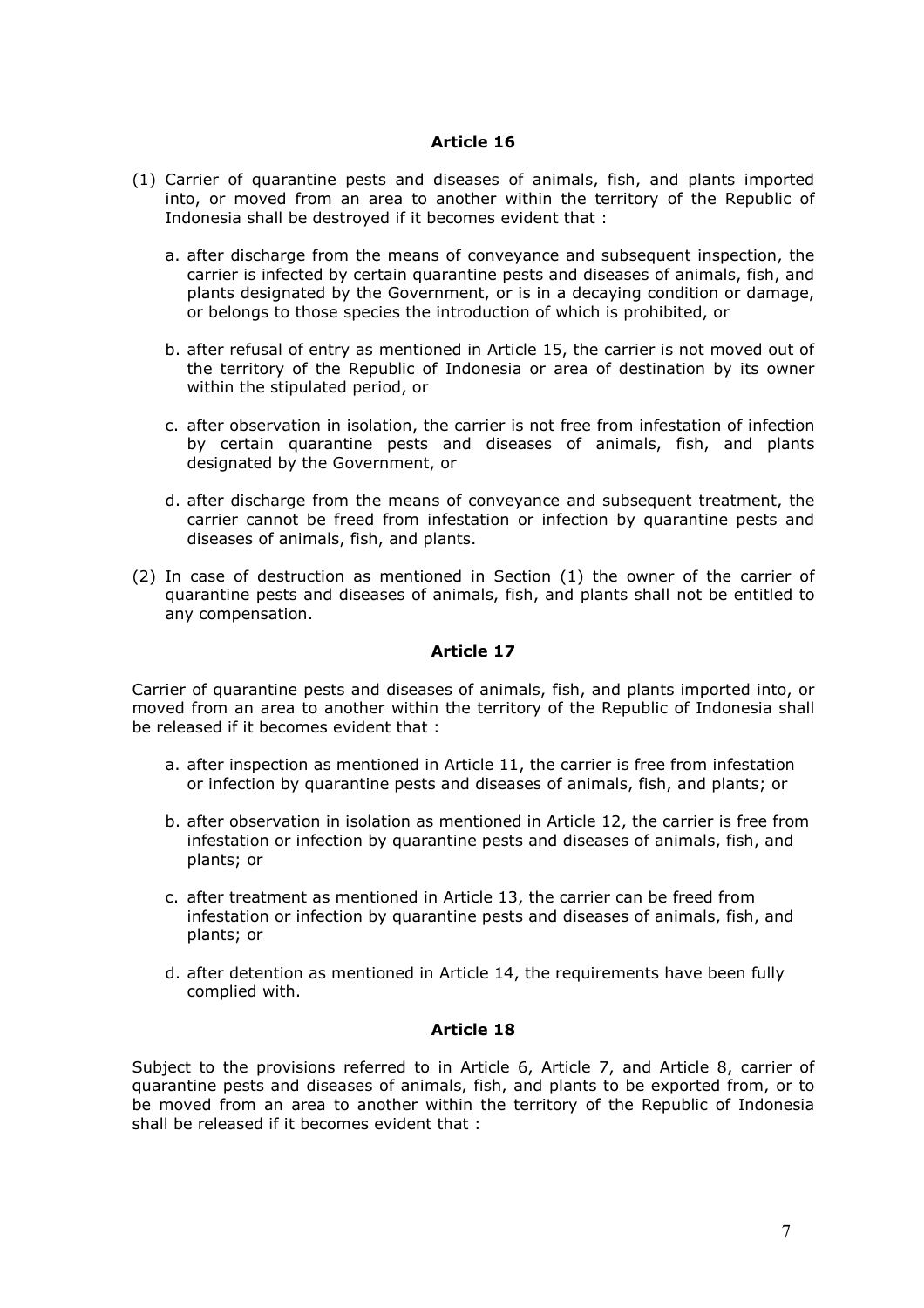- a. after having been inspected as mentioned in Article 11, the carrier is free from infestation or infection by quarantine pests and diseases of animals, fish, and plants; or
- b. after having been observed in isolation as mentioned in Article 12, the carrier is free 'from infestation or infection by quarantine pests and diseases of animals, fish, and plants; or
- c. after having been treated as mentioned in Article 13, the carrier can be freed from infestation or infection by quarantine pests and diseases of animals, fish, and plants.

- (1) The release referred to in Article 17 shall be accompanied by the grant of a certificate of release.
- (2) The release referred to in Article 18 shall be accompanied by the grant of a health certificate.

## Article 20

- (1) The quarantine actions referred to in Article 10 shall be performed by the quarantine officers at the place of entry and export, either inside or outside the quarantine establishments.
- (2) In certain cases the quarantine actions referred to in Section (1) may be performed outside the place of entry and export, either inside or outside the quarantine establishments.
- (3) Regulations regarding the quarantine actions outside the places of entry and export referred to in Section (2) shall be set forth by the Government.

# Article 21

Consistent with the provision referred to in Article 9 quarantine actions may be imposed on persons, means of conveyance, equipment, water, or packing which is found to carry or suspected of carrying quarantine pests and diseases of animals, fish, and plants.

- (1) Any person or body making use of the services provided or facilities made available by the Government in the performance of quarantine actions may be required to pay quarantine fees and charges.
- (2) Regulation regarding the collection of quarantine fees and charges referred to in Section (1) shall be set forth in Government Regulation.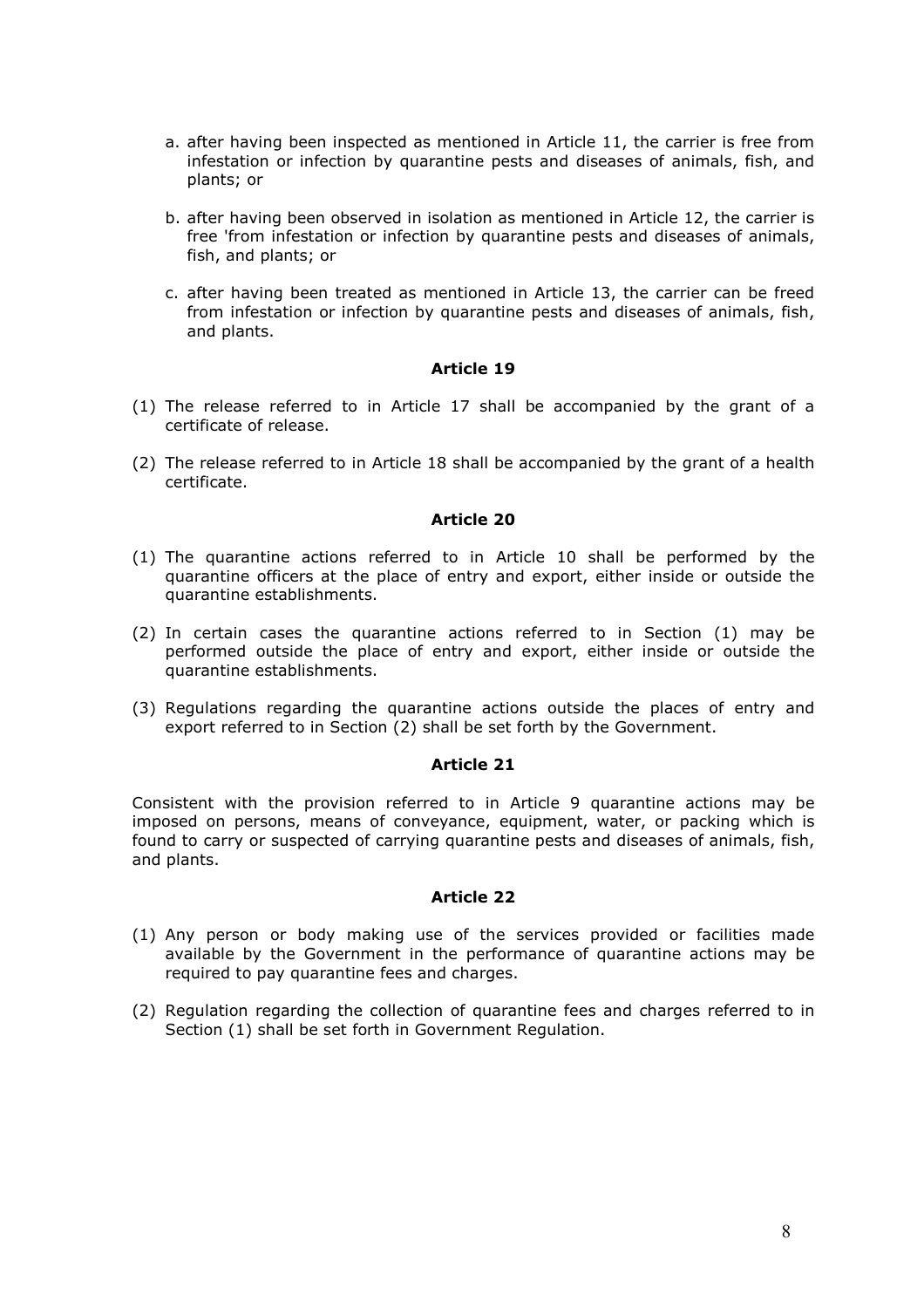# CHAPTER IV QUARANTINE AREA

#### Article 23

- (1) In case a quarantine pest or disease of animal, fish, and plant is found to be present or suspected of being present in an area previously known to be free from such a pest or disease, the Government may proclaim such an area to be a quarantine area until further notice.
- (2) The movement of the carriers of said quarantine pest or disease into or out of the quarantine area referred to in Section (1) shall be regulated by the Government.

# CHAPTER V KINDS OF PESTS AND DISEASES AND CARRIES THEREOF

## Article 24

The Government shall designate :

- a. the kinds of quarantine pests and diseases of animals, fish, and plants
- b. the kinds of carriers of quarantine pests and diseases of animals, fish, and plants;
- c. the kinds of carriers of quarantine pests and diseases of animals, fish, and plants, the importation of which into, or the movement of which from an area to another within, the territory of the Republic of Indonesia is prohibited.

#### Article 25

Other carriers transported by a means of conveyance and discharged at the place of entry shall be destroyed by the owner of the means of conveyance under the supervision of a quarantine officer.

#### CHAPTER VI PLACES OF ENTRY AND EXPORT

#### Article 26

The Government shall designate the places of entry and export of carriers of quarantine pests and diseases of animals, fish, and plants.

#### Article 27

Regulations regarding means of conveyance that brings carriers of quarantine pests and diseases of animals, fish, and plants into the territory of the Republic of Indonesia on a transit scheme shall be set forth in Government Regulation.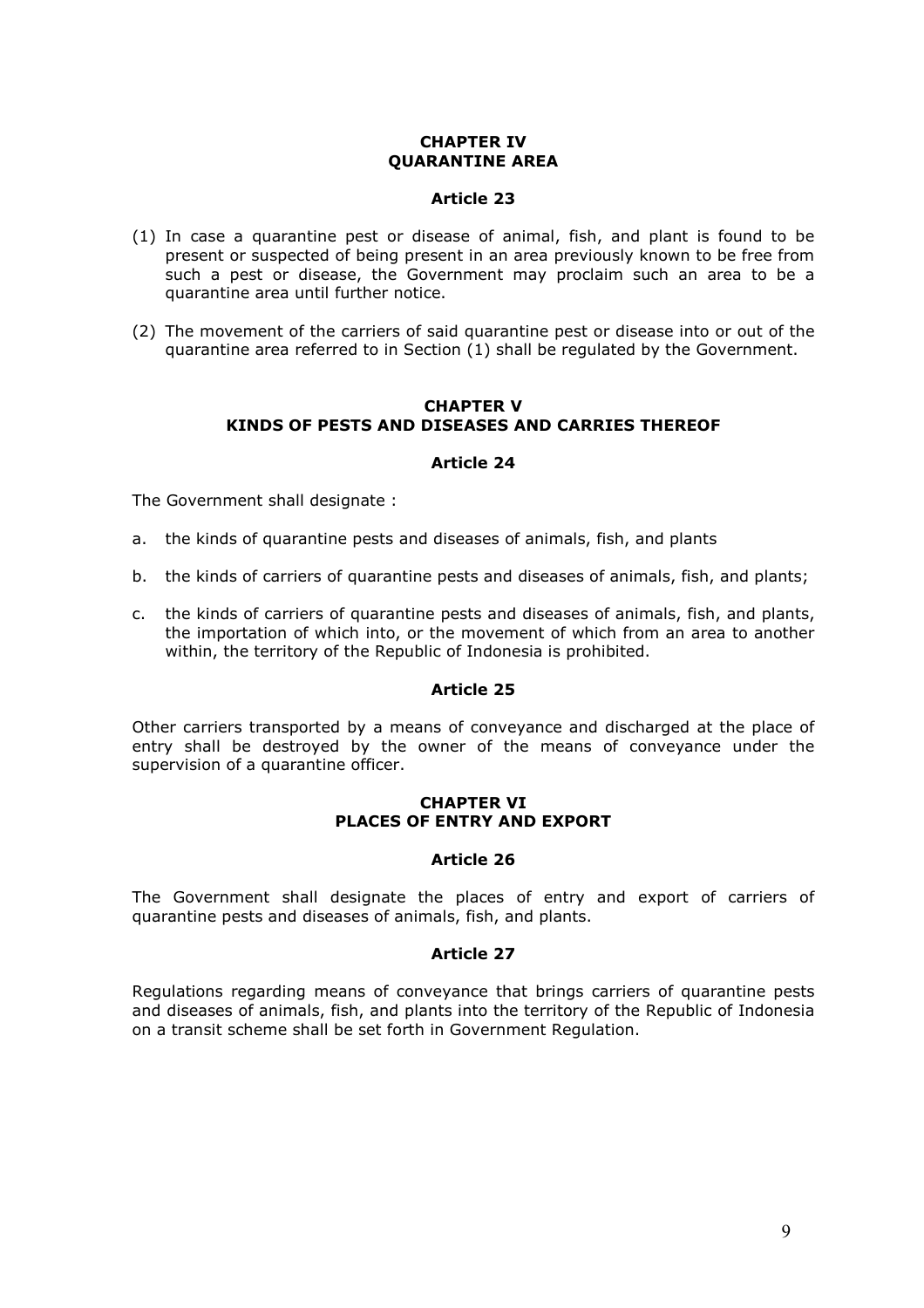#### CHAPTER VII DEVELOPMENT OF QUARANTINE MINDEDNESS

#### Article 28

The Government is responsible for generating the awareness of the public concerning animal, fish, and plant quarantine.

#### Article 29

The participation of the public in animal, fish, and plant quarantine shall be encouraged and directed by the Government through various efficient and effective activities.

#### CHAPTER VIII INVESTIGATION

- (1) In addition to the officers of the Police of the Republic of Indonesia, certain government employees of the ministry responsible for animal, fish, and plant quarantine may be given such special authority as that of the investigators referred to in Law No. 8 of 1981 concerning Procedure for Criminal Justice to investigate punishable acts in the field of animal, fish, and plant quarantine;
- (2) The authority of the investigators referred to in Section (1) shall not diminish the authority of the investigators referred to in Law No. 9 of 1985 concerning Fisheries and Law No. 5 of 1990 concerning Conservation of Biotic Natural Resources and Their Ecosystem;
- (3) The investigators referred to in Section (1) shall be authorized
	- a. to verify reports or information on punishable acts in the field animal, fish, and plant quarantine;
	- b. to summon a person for investigation, whether as a suspect or as a witness in a punishable act in the field of animal, fish, and plant quarantine;
	- c. to search and seize any object that serves as proof of a punishable act in the field of animal, fish, and plant quarantine;
	- d. to demand information and evidence material from a person or body in conneqtion with a punishable act in the field of animal, fish, and plant quarantine;
	- e. to draw up and sign an official report;
	- f. to discontinue an investigation when no sufficient evidence is found concerning a suspected punishable act in the field of animal, fish, and plant quarantine.
- (4) The investigators referred to in Section (1) shall inform the public prosecutor of the commencement of an investigation through the investigators of the Police of the Republic of Indonesia in accordance with the provision of Article 107 of Law No. 8 of 1981 concerning Procedure for Criminal Justice.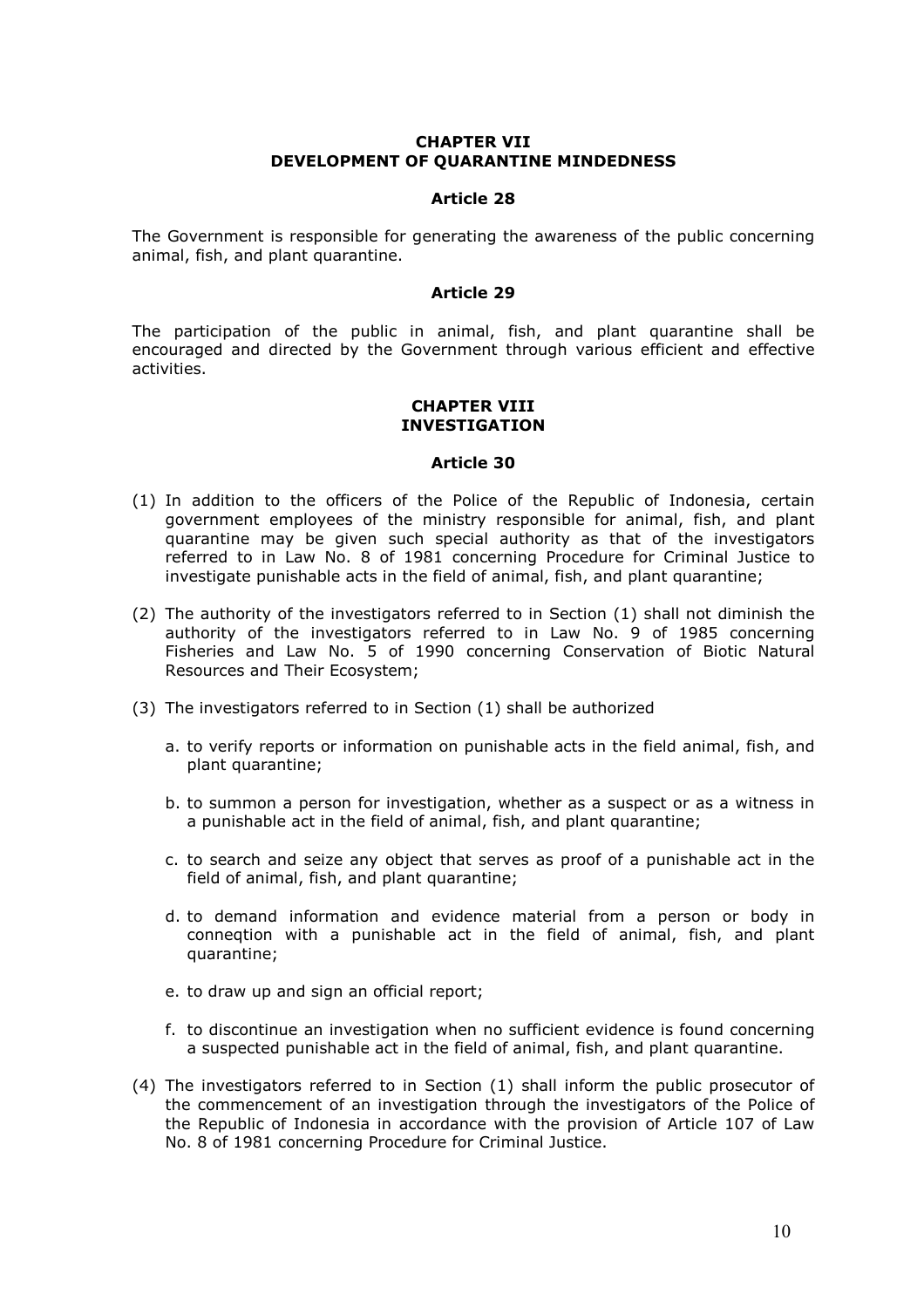# CHAPTER IX PENALTY PROVISION

## Article 31

- (1) Any person who willfully violate the provisions referred to in Article 5, Article 6, Article 7, Article 9, Article 21, and Article 25, shall be punishable by a maximum imprisonment of 3 (three) years in addition to a maximum fine of Rp. 150.000.000,00 (one hundred and fifty million rupiahs);
- (2) Any person due to negligence violate the provisions of Article 5, Article 6, Article 7, Article 9, Article 21, and Article 25, shall be punishable by both maximum imprisonment of I (one) year in addition to a maximum fine of Rp.50.000.000,00 (fifty million rupiahs);
- (3) The punishable act referred to in Section (1) shall be a crime, and the punishable act referred to in Section (2) shall be an offense.

# CHAPTER X TEMPORARY PROVISION

## Article 32

All existing executive regulations under the laws regarding animal quarantine, fish quarantine, and plant quarantine, so long as they are not in contravention of this Law, shall remain in force pending the issuance of new executive regulations under this Law.

#### CHAPTER XI FINAL PROVISION

#### Article 33

At the time this Law comes into effect, the following shall be invalid

- 1. Ordinance regarding Revision of the Provision relating to Government Supervision in Veterinary Affairs and the Veterinary Police (Herziening van de Bepalingen omtrent het Veeartsenijkundige Staatstoezicht en de Veeartsenijkundige Politic), Government Gazette of 1912 No. 432, as far as animal quarantine is concerned;
- 2. Ordinance regarding Amendment and addition to the Regulation concerning Govemment Supervision in Veterinary Affairs and the Veterinary Police in Netherlands Indies (Wijziging en Aanvulling van het Reglernent op het Veeartsenijkundig Staatstoezichten de Veeartsenijkundige Politic in Nederlandsch-Indie), Government Gazette of 1913 No. 598;
- 3. Ordinance regarding Further Addition and Amendment to the Regulation concerning Government Supervision in Veterinary Affairs and the Veterinary Police in Netherlands Indies (Nadere Aanvulling en Wijziging van het Reglement op het Veeartsenijkundige Staatstoezicht en de Veeartsenijkundige Politic in Nederlandsch-Indie), Government Gazette of 1917 No. 9:
- 4. Ordinance regarding Further Addition and Amendment to the Regulation concerning Government Supervision in Veterinary Affairs and the Veterinary Police in Netherlands Indies (Nadere Aanvulling en Wijziging van het Reglement op het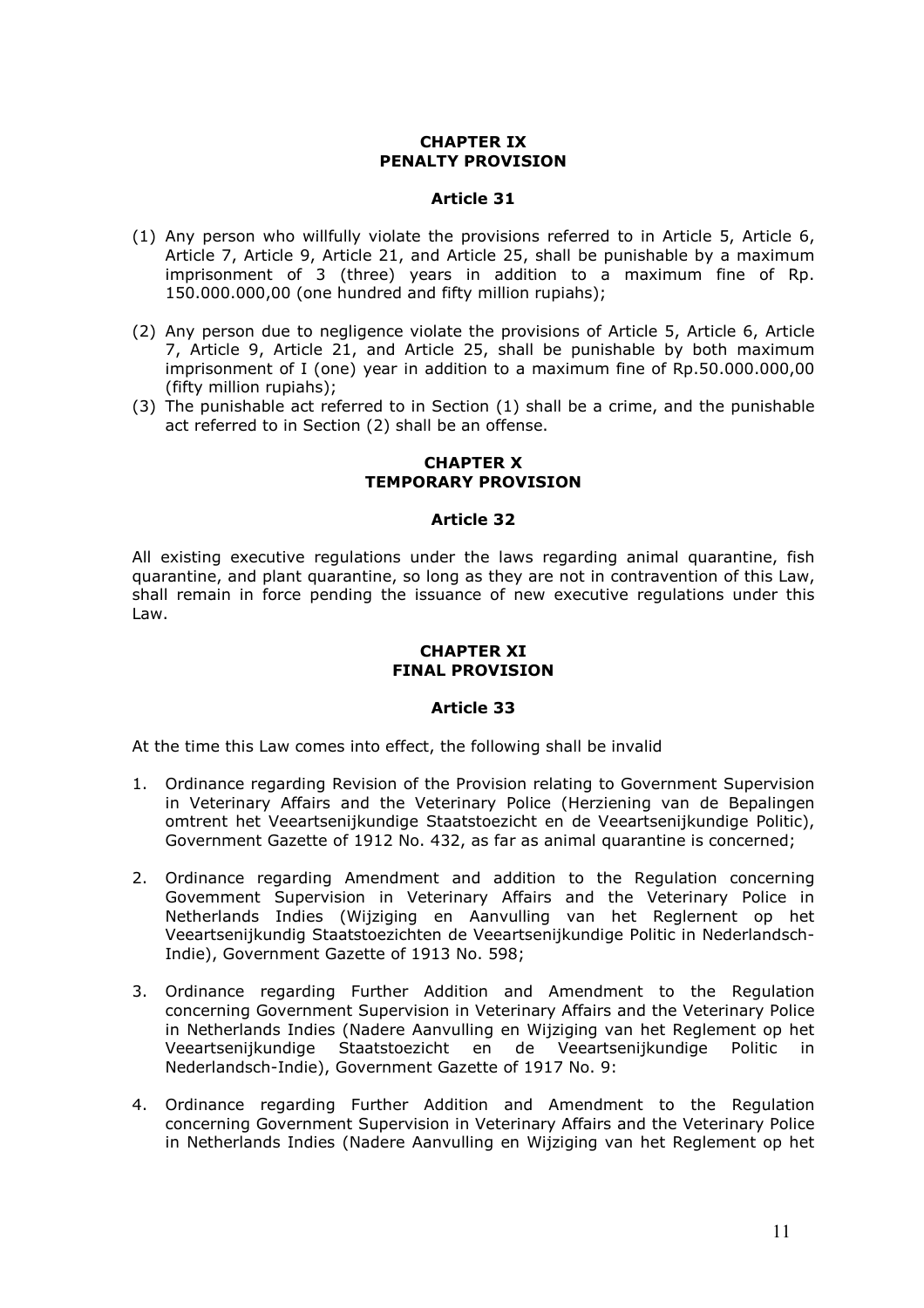Veeartsenijkundige Staatstoezicht en de Veeartsenijkundige Politic in Nederlandsch-Indie), Government Gazette of 1923 No. 289:

- 5. Ordinance regarding Amendment and Addition to the Regulation concerning Government Supervision in Veterinary Affairs and the Veterinary Police in Netherlands Indies (Wijziging en Aanvulling van het Reglernent op de Veeartsenijkundige Politie in Nederlandsch-Indie), Government Gazette of 1936 No. 205:
- 6. Ordinance regarding Prohibition on the Transportation of Banana Fruit, Banana Plants, Banana Suckers or Parts Thereof from Sulawesi and Its Dependencies, Manado (Verbod op de Uitvoer van Pisang Vruchten, Planten, Knollen of Delen daarvan uit Celebes en Onderhorigheden, Manado), Government Gazette of 1921 No. 532;
- 7. Ordinance regarding Measures for the Prevention of Introduction of Coffee Berry Borer into the Islands of Sulawesi and its Dependencies, Manado, Bali and Lombok, Timor and its Dependencies (Maatregelen ter Voorkoming van de Invoer van de Koffiebessenboeboek op de Eilanden behorende tot Celebes en Onderhorigheden, Manado, Amboina, Bali en Lombok, Timor en Onderhorigheden), Government Gazette of 1924 No. 439:
- 8. Ordinance regarding Measures for the Prevention of Dissemination of Sexava Grasshopper Existing in Sangihe and Talaud Islands (Maatregelen ter Voorkoming van de Verspreiding van de op Sangihe en Talaud Eilanden Voorkomende Sabelsprinkhaanplaag), Government Gazette of 1924 No. 571:
- 9. Ordinance regarding Measures for the Prevention of Further Spread of the Potato Tuber Moth (Maatregelen om Verdere Verspreiding van de Aardappelenknolrups Tegen te gaan), Government Gazette of 1925 No. 114;
- 10. Ordinance regarding Summary and Revision of the Rules Governing the Importation of Living Plant Material to Prevent the Introduction of Plant Pests and Diseases into the Netherlands Indies (Samenvatting en Herziening van de Regelen op den Invoer van Levend Plant material strekkende tot het begengaan van overbrenging van Zickten en Plagen op de Cultuurgewassen in Nederlandsch-Indie), Government Gazette of 1926 No. 427;
- 11. Ordinance regarding New Provisions for the Prevention and Control of Rabies in Netherlands-Indies (Nieuwe Bepalingen ter Voorkorning en Bestrijding van Hondsdolheid (Rabies) in Nederlandsch-Indie, Government Gazette of 1926 No. 451) as far as animal quarantine is concerned;
- 12. Ordinance regarding Amendment to the Ordinance in Government Gazette of 1926 No. 427 Concerning Summary and Revision of the Rules Governing the Importation of Living Plant Material (Wijziging van de Ordonnantie in Staatsblad 1926 No. 427 Houdende Samenvatting en Herziening van de Regelen op de Invoer van Levend Plantenmateriaal), Government Gazette of 1932 No. 523;
- 13. Ordinance regarding Amendment to the Regulation Governing Revision of the Provision Regarding Government Control in Veterinary Affairs, and Veterinary Police in Government Gazette of 1912 No. 432, and to the Ordinance on New Provisions Regarding Prevention and Control of Rabies in Government Gazette of 1926 No. 451 (Wijziging van het Reglement op de Veeartsenijkundig Overheidsbemoeienis en de Veeartsenijkundige Politie en van de Hondsdolheids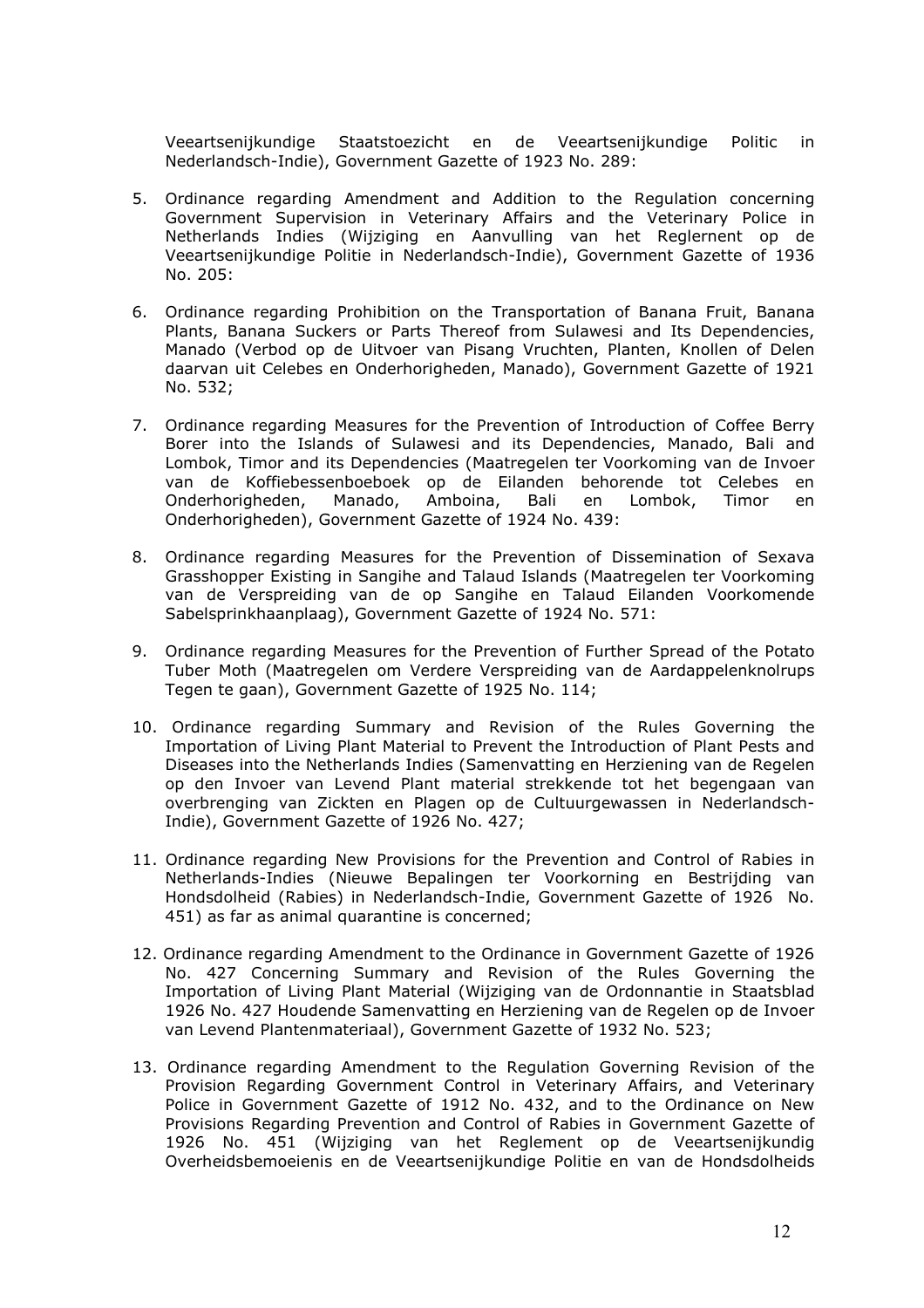Ordonnantie), Government Gazette of 1936 No. 715, as far as animal quarantine is concerned;

14. Ordinance regarding Inter-island Movement of Potatoes (Ordonnantie Interinsulair Vervoer Aardappelen), Government Gazette of 1938 No. 699.

# Article 34

This Law shall come into effect on the day of publication.

In order that everybody may take cognizance of it, this Law shall be published in the Government Gazette of the Republic of Indonesia.

> Enacted in Jakarta on the 8th of June 1992

#### THE PRESIDENT OF THE REPUBLIC OF INDONESIA

sgd

## SOEHARTO

Published in Jakarta on the 8th of June 1992 THE MINISTER/GOVERNMENT SECRETARY OF THE REPUBLIC OF INDONESIA

sgd

MOERDIONO

## GOVERNMENT GAZETTE OF THE REPUBLIC OF INDONESIA OF 1992 No. 56

This is an English translation. In case of any difference in meaning between the original Indonesian text and the English translation, the Indonesian text shall apply.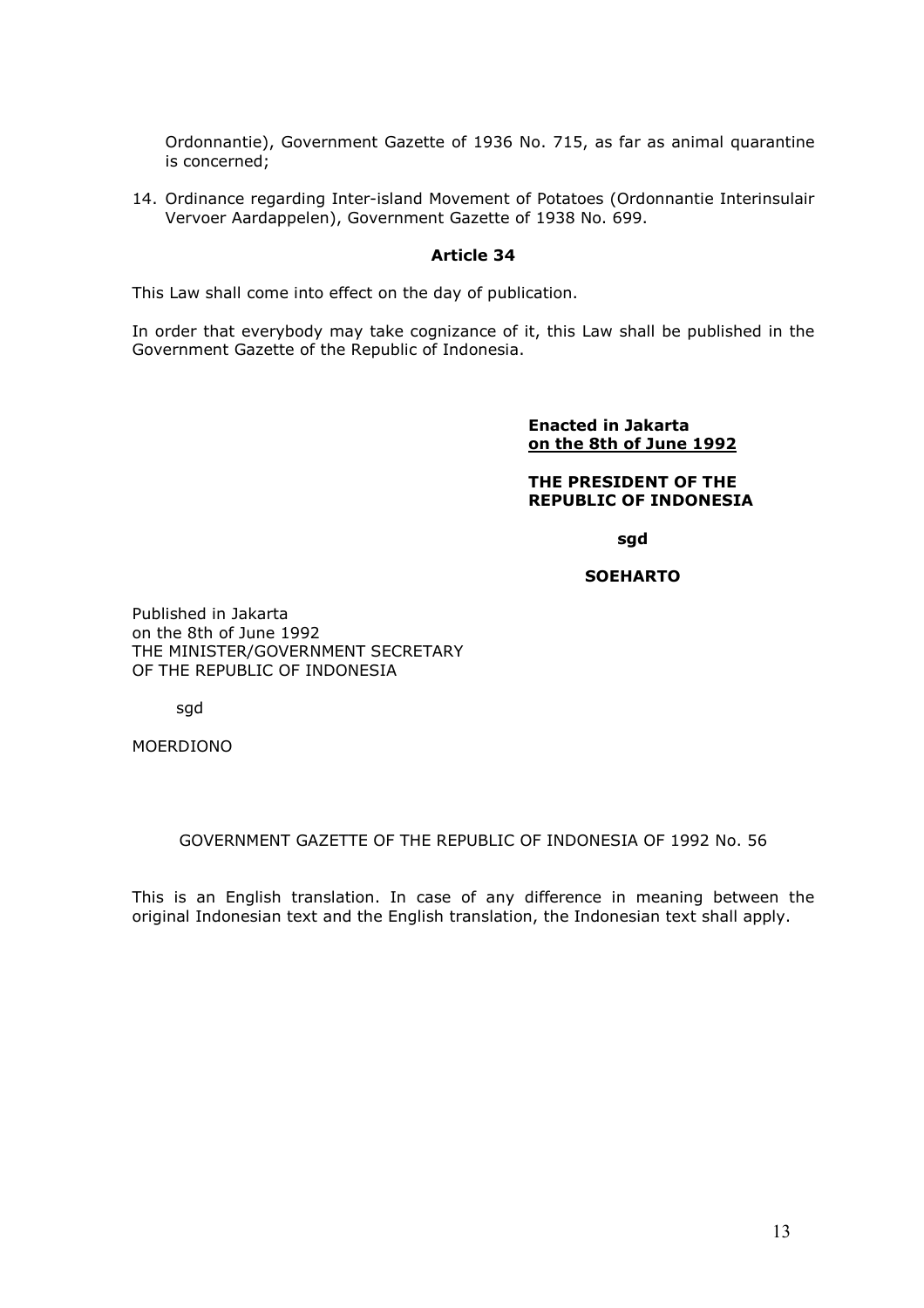#### EXPLANATORY MEMORANDUM ON LAW OF THE REPUBLIC OF INDONESIA No. 16 OF 1992

#### **CONCERNING**

#### ANIMAL, FISH, AND PLANT QUARANTINE

#### GENERAL.

Indonesia is endowed by Almighty God with rich biotic natural resources comprising various kinds of animals, fish, and plants. These biotic natural resources constitute a basic wealth for national development which is important in the effort to raise the standard of living, prosperity and welfare of the people, and need, therefore, to be preserved and protected.

One of the menaces to the continuous existence of the biotic natural resources is the incursion of pests and diseases which do damage to animals, fish, and plants. The damage inflicts severe losses on the people and government, since it reduces the animal, fish, and plant production in terms of quantity as well as quality, or it may cause extinction of certain species of animals, fish, and plants of high economic or scientific value. Certain diseases of animals, and fish may even affect public health.

The territory of the Republic of Indonesia is still free from different kinds of exotic pests and diseases of animals, fish, and plants. The geographical condition of the territory of the Republic of Indonesia, which is an archipelago consisting of thousands of islands, is an advantage in the effort to prevent the introduction and dissemination of pests and diseases of animals, fish, and plantyince the sea around the archipelago and among the islands serves as a natural barrier. With the everincreasing movement of people and goods, which are likely to carry pests and diseases of animals, fish, and plants, and the limited capability to exercise control, prevention, and safeguard, the chance for the introduction and dissemination of pests and diseases becomes greater. This may endanger the continuous existence of biotic natural resources and the national economy. It is, therefore, necessary to be highly anticipatory and vigilant, in order that the introduction and dissemination of pests and diseases may be prevented.

The endeavor to prevent the introduction into, and the dissemination from one area to another within, the territory of the Republic of Indonesia of pests and diseases of animals, fish, and plants is effectuated by the government through animal, fish, and plant quarantine. Conformable to international convention Indonesia is also obligated to prevent the concomitant exportation of pests and diseases in the exportation of animals, fish, and plants from the territory of the Republic of Indonesia. The effectuation of animal, fish, and plant quarantine is, therefore, a manifestation of the fulfillment of such international obligation.

The important role of animal, fish, and plant quarantine requires for its execution a clear, firm, and comprehensive legal foundation in the form of a law.

Some existing ordinances regarding animal quarantine, fish quarantine, and plant quarantine left behind by the colonial government are considered to be out of date. Moreover, in the national laws that are being used as the basis for animal quarantine, fish quarantine, and plant quarantine regulation, namely Law No. 2 of 1961 concerning Exportation and Importation of Plants and Planting Materials, Law No.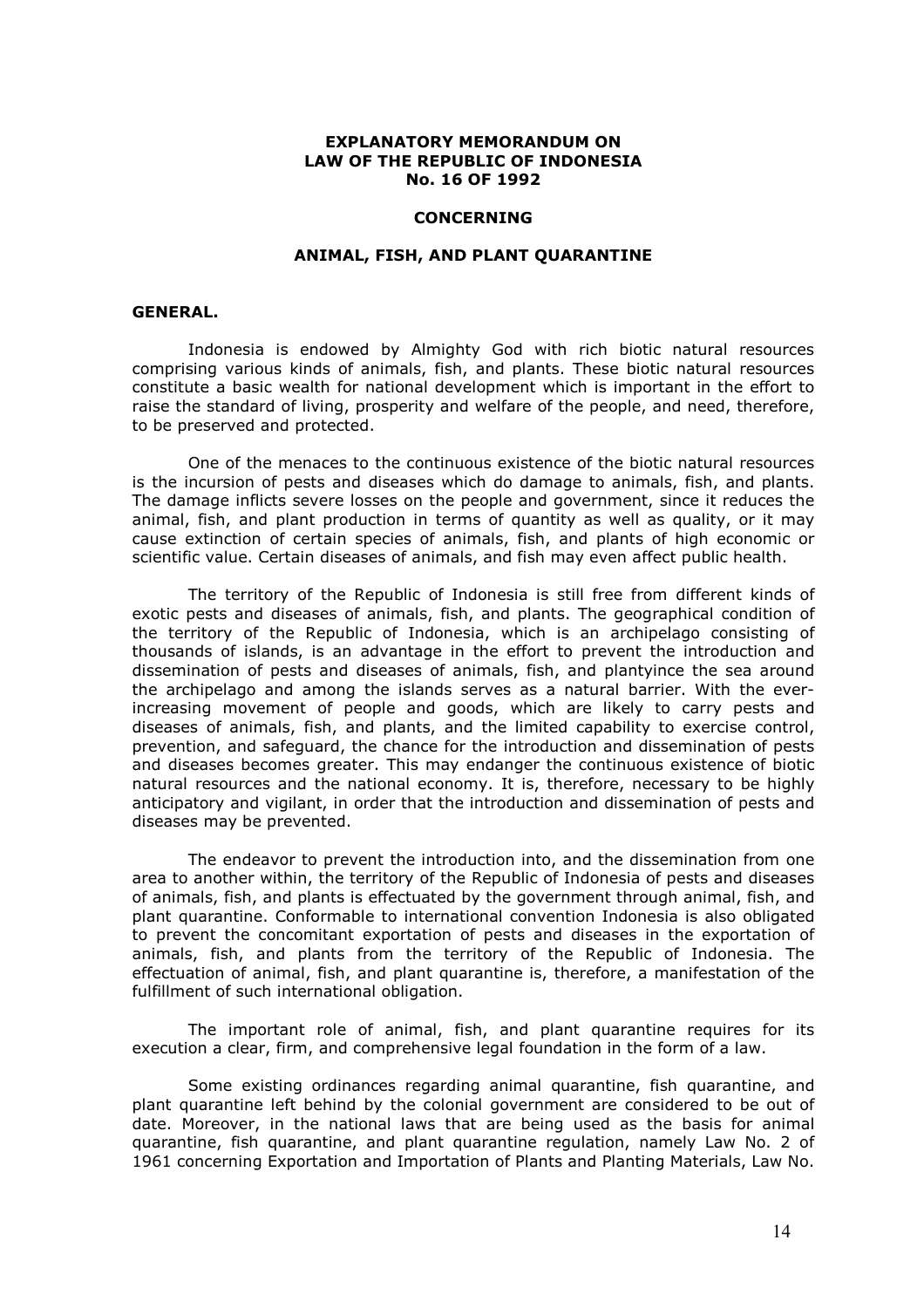6 of 1967 concerning Basic Provision for Animal Husbandry and Animal Health, and Law No. 9 of 1985 concerning Fisheries, the subjects of animal quarantine, fish quarantine, and plant quarantine are not adequately or explicitly covered consequently these laws are unable to deal with various problem arising in the field of animal, fish, and plant quarantine.

In view of the above-mentioned facts, it is deemed necessary to establish a law dealing with an overall subject on animal, fish, and plant quarantine.

## ARTICLE BY ARTICLE ELUCIDATION

#### Article 1

Numeral 1 Self-explanatory

Numeral 2 Self-explanatory

Numeral 3

Self-explanatory

Numeral 4

 Self-explanatory Numeral 5

Self-explanatory

Numeral 6

 "Other articles" means pathogenic material, biological products, fish feed, material for the preparation of cattle and/or fish feed, biological control agents, cultures of organism, soil, compost or other growing media, vector, etc.

Numeral 7

 "Animals" includes protected animal, as referred to in other existing laws.

Numeral 8

"Materials of animal origin" includes meat, milk, egg, hair, horn, hoof, hide, semen, etc.

Numeral 9

"Products of materials of animal origin" includes meat that has been boiled in water, dried meat, semi processed tanned hide, ground bones, bones, blood, animal hair, hoof and horn, intestines, animal manure, animal organs, glands, tissue, and body fluid.

Numeral 10

"Fish" includes: a. finned fish (Pisces); b. shrimp, crab, and the like (Crustacean); c. shell-fish, cuttlefish, octopus, snails and the like (Mollusk); d. jelly-fish and the like (Coelenterate); e. sea-cucumber, sea urchin, and the like (Echinoderm); f. frogs and the like (Amphibian); g. crocodile, turtle, tortoise, lizard, water snake and the like (Reptile); h. whale, dolphin, sea-cow, and the like (Mammalian); i. sea-weed and other aquatic plants (Algae); j. other aquatic biota related to the abovementioned species and protected fish.

Numeral 11

"Plants" includes protected plants, except sea-weed and other aquatic (Algae);

Numeral 12

Self-explanatory

Numeral 13

Self-explanatory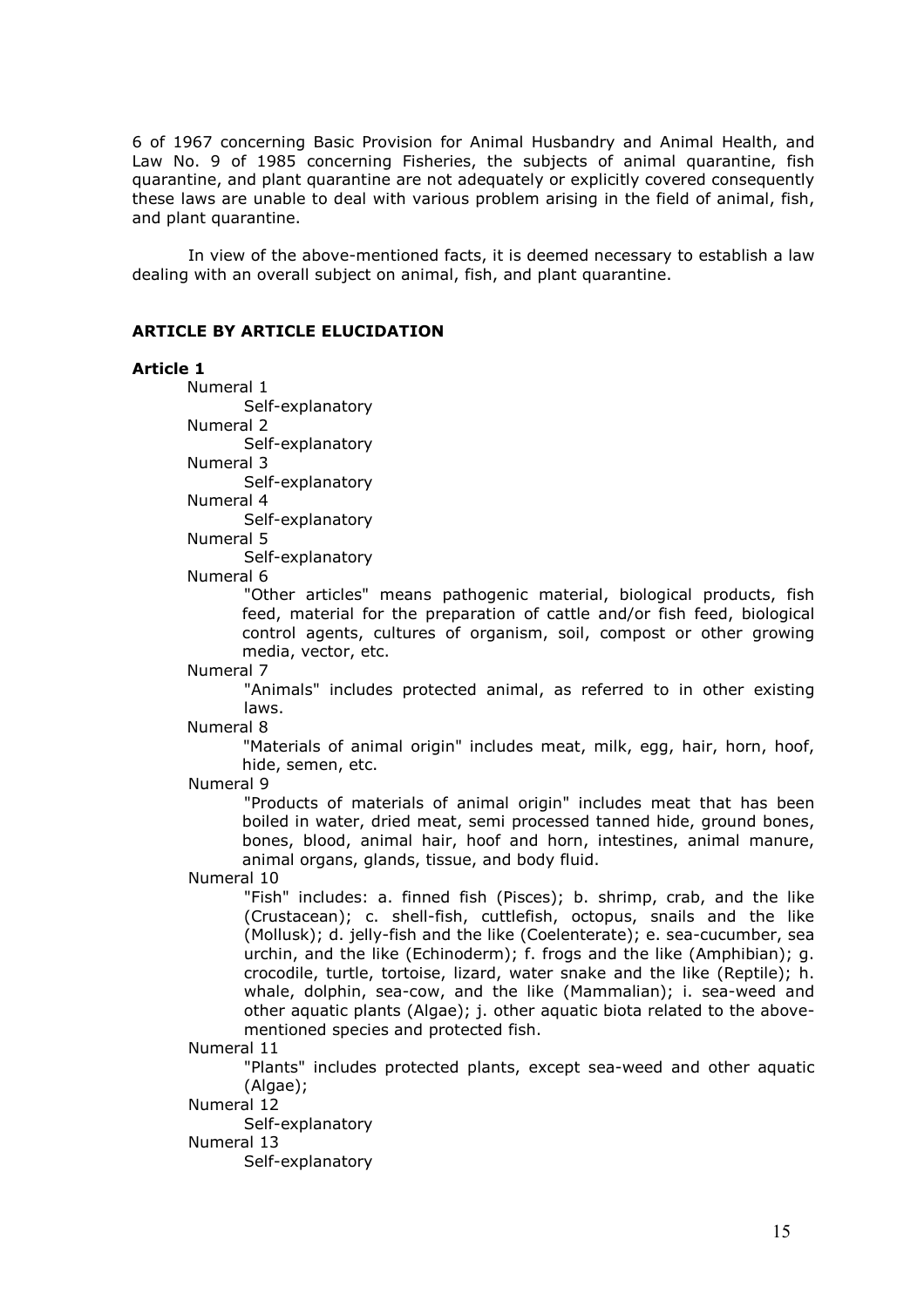Adherence to the principle of continuity-in-existence of biotic natural resources of animals, fish and plants, means that animal, fish and plant quarantine shall have as its only objective the protection of biotic natural resources against the attack of pests and disease of animal, fish and plants, and shall have no other objectives.

# Article 3

Character a Self-explanatory Character b "Area" means part of an island, or entire island, or group of island, within the territory of the Republic of Indonesia, which term is related to the prevention of dissemination of pests and diseases. Character c Self-explanatory Character d Self-explanatory

# Article 4

Self-explanatory

# Article 5

Certificates of health are issued by authorized officials.

It is considered to have been imported into the territory of the Republic of Indonesia, if the carrier has been removed from the place of quarantine actions or has been moved in free traffic within the territory of the Republic of Indonesia.

# Article 6

It is considered to have been brought into an area from another within the territory of the Republic of Indonesia, if the carrier has been removed from the place of quarantine actions or has been moved in free traffic in the area of destination within the territory of the Republic of Indonesia.

It is considered to have been moved out of an area to another within the territory of the Republic of Indonesia, if the carrier has been loaded into a means of conveyance at the place of exit to be transported to another area within the territory of the Republic of Indonesia.

# Article 7

Section (1)

 It is considered to have been exported from the territory of the Republic of Indonesia, if the carrier has been loaded into a means of conveyance at the place of export to be shipped to another place outside the territory of the Republic of Indonesia.

Section (2)

Self-explanatory

## Article 8

Additional requirements imposed by the Government are among others:

- a. application of certain treatment to carrier of pests and diseases of animals, fish, or plants in the country of origin; or
- b. imposition of quarantine actions in a third country; or
- c. prohibition on the unloading in a certain country of carrier of animal, fish or plant pests and diseases being imported into the territory of the Republic of Indonesia, if the means of conveyance of such carrier calls at a port in that country; or
- d. obligation that certain imported carrier be accompanied by special certificates.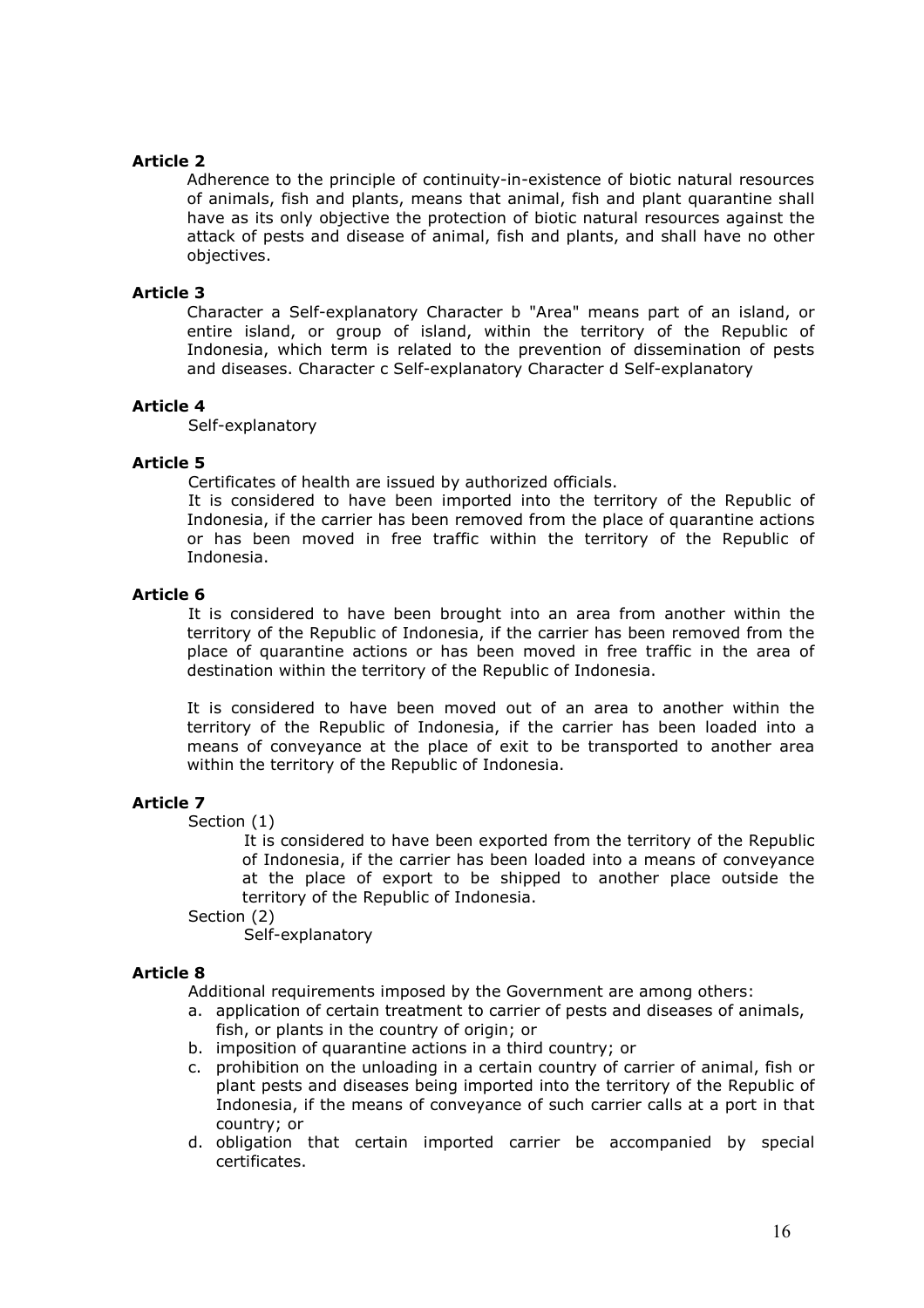Section (1) Self-explanatory

Section (2)

The quarantine action mentioned in this Section shall be performed after preliminary examination has been done of the documents of goods followed by consultation of the list of quarantine pests and diseases of animals, fish, or plants.

Section (3)

Self-explanatory

# Article 10

Character a

Self-explanatory

Character b

Self-explanatory

Character c

Self-explanatory

Character d

The treatment mentioned in this Section is the act of disinfesting or disinfecting carriers of pests and diseases of animals, fish, and plants by physical, chemical, biological, or any other method. Treatment by physical method includes among others: irradiation, application of heat, and refrigeration; chemical treatment includes among others: application of pesticides, antibiotics, and chemotherapy; biological treatment includes among others serum and vaccine injection.

#### Character e

Self-explanatory

Character f

Self-explanatory

Character g

Self-explanatory

Character h

Release as a quarantine actions means release in connection with exportation from, importation into, or movement from one area to another within, the territory of the Republic of Indonesia of carriers of quarantine pests and diseases of animals, fish, and plants. Release in connection with exportation or movement from one area to another is accompanied by a health certificate, while release in connection with importation is accompanied by a certificate of release.

# Article 11

Section (1)

Self-explanatory

Section (2)

 Quarantine diseases that endanger human health are among others those quarantine diseases specified in Law No. I of 1962 concerning Sea Quarantine, and Law No. 2 of 1962 concerning Air Quarantine, namely:

a. plague,

b. cholera,

c. yellow fever,

d. small-pox,

e. typhus exanthematicus infectiosa (louse-borne typhus)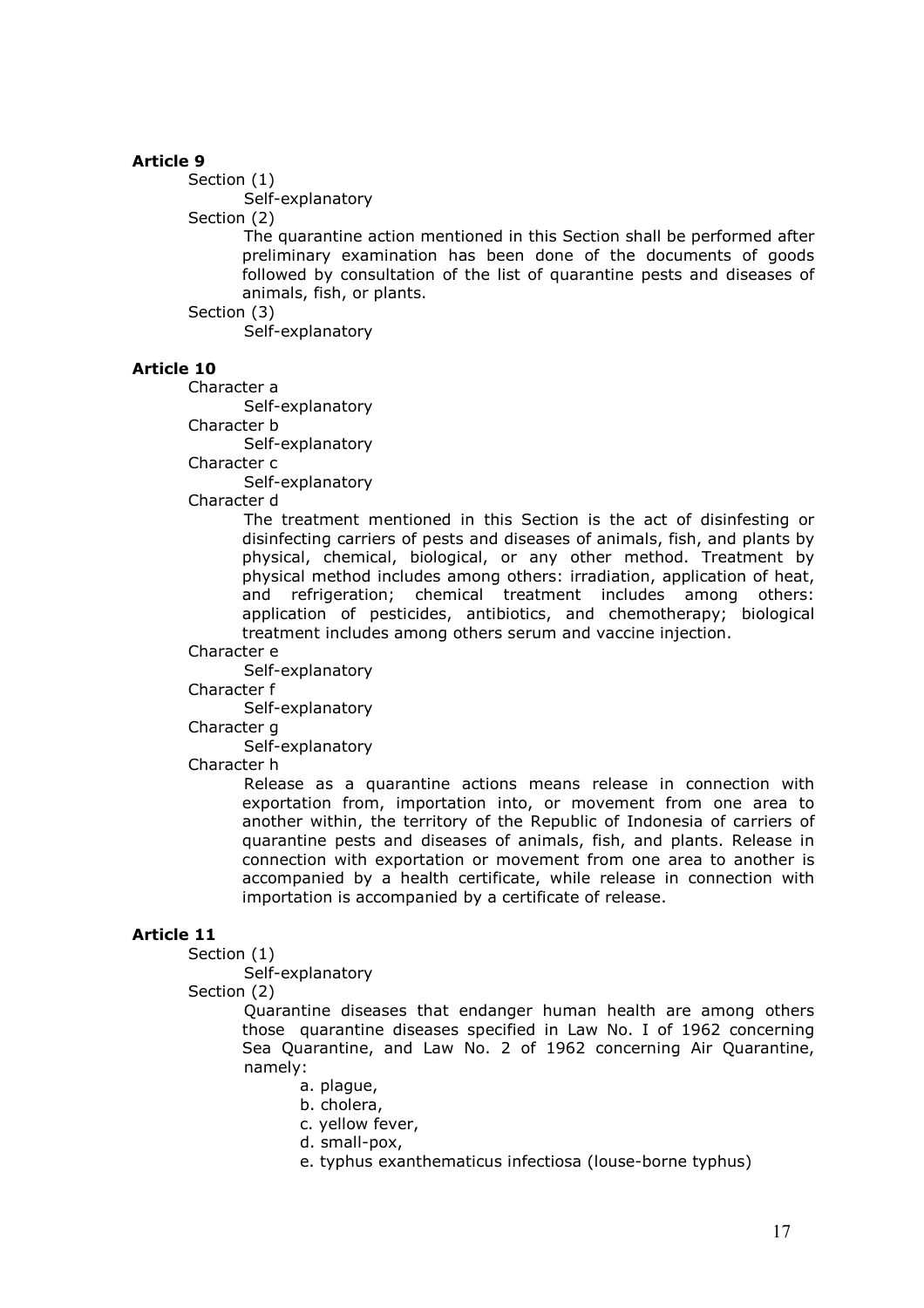f. louse-borne relapsing fever.

 If in the course of inspection the carriers of the above mentioned diseases are detected, the quarantine officer must act coordinately with the port health physician.

#### Article 12

Self-explanatory

#### Article 13

Section (1) Self-explanatory Section (2) Self-explanatory

#### Article 14

Section (1)

Quarantine requirements have not been fully complied with, if for example the shipment has not yet been provided with a health certificate or a certain additional certificate.

Section (2)

Self-explanatory

# Article 15

Self-explanatory

#### Article 16

Section (1)

Self-explanatory

Section (2)

This provision confirms that the execution of destruction exempts the ministry or the official responsible for animal, fish, and plant quarantine from all legal actions.

# Article 17

Self-explanatory

#### Article 18

Self-explanatory

#### Article 19

#### Section (1)

Certificate of release are issued by quarantine officers belonging to their respective fields. As for the issuance of certificates of release in the field of animal quarantine, this is performed by the, quarantine veterinarian only.

Section (2)

Certificates of health are issued by quarantine officers belonging to their respective fields. As for the issuance of certificates of health in the field of animal quarantine, this is performed by the quarantine veterinarian only.

#### Article 20

Section (1)

Quarantine actions at the places of entry and export outside the quarantine establishments are performed among others in the cow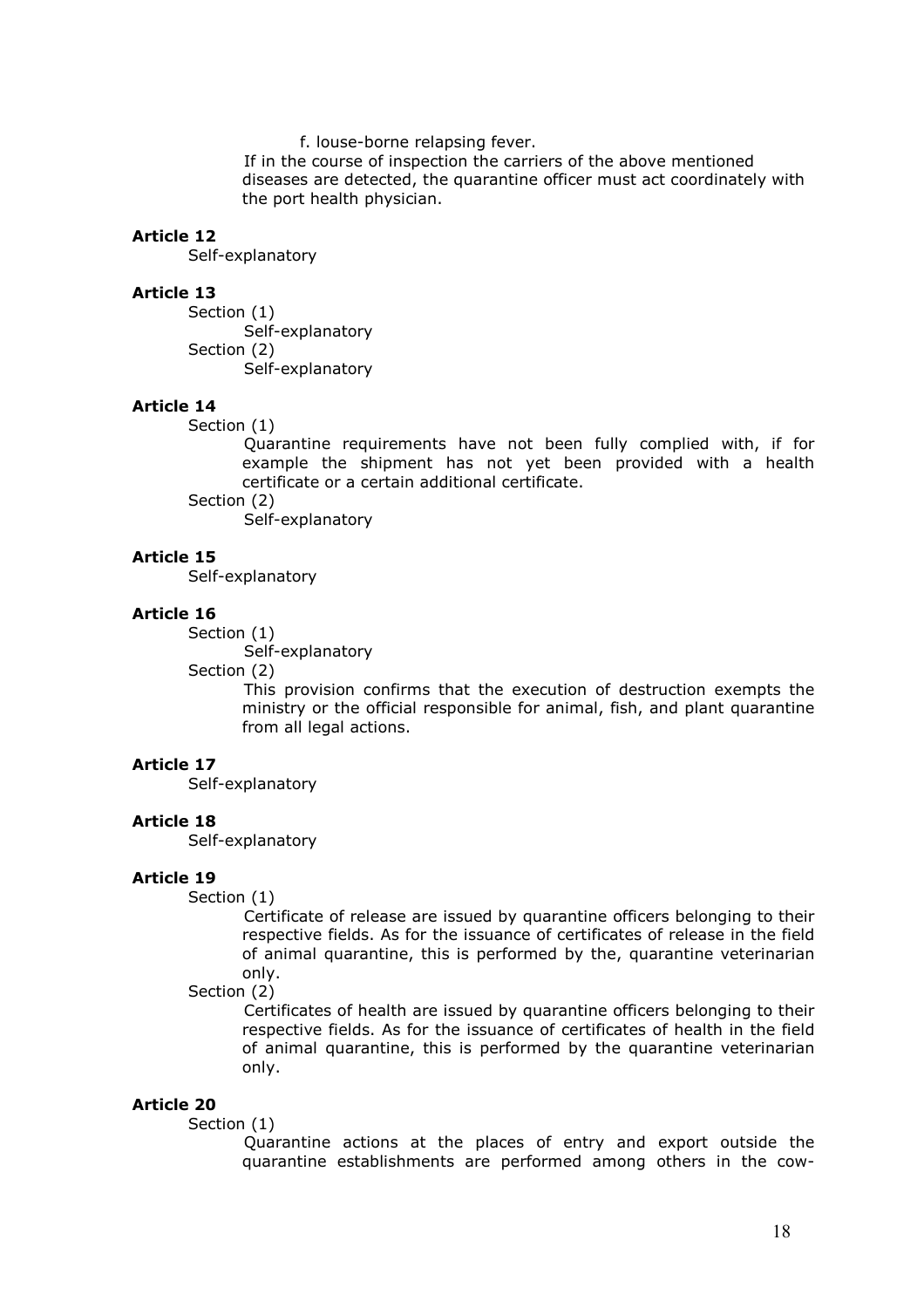sheds, stables, ware-houses, owners go downs, on board the means of conveyance, at the wharves of seaports, river ports, ferry ports, at airports, in the post offices, and at border posts.

Section (2)

Self-explanatory Section (3)

Self-explanatory

# Article 21

Self-explanatory

# Article 22

Section (1)

Animal, fish, and plant quarantine administration and operations require considerable funds, and therefore it is deemed necessary that the persons who make use of the services rendered and the facilities made available by the Government be required to take a share in the funding of quarantine activities.

# Section (2)

Self-explanatory

# Article 23

Section (1) Self-explanatory Section (2) Self-explanatory

# Article 24

Self-explanatory

# Article 25

The term "other carrier" includes garbage which consist of among others food wastes derived from material of animal origin, fish, plants, wastes of animal feed, and dung

## Article 26

Self-explanatory

## Article 27

Self-explanatory

## Article 28

Self-explanatory

## Article 29

Self-explanatory

# Article 30

Section (1) Self-explanatory

Section (2) Self-explanatory Section (3) Self-explanatory